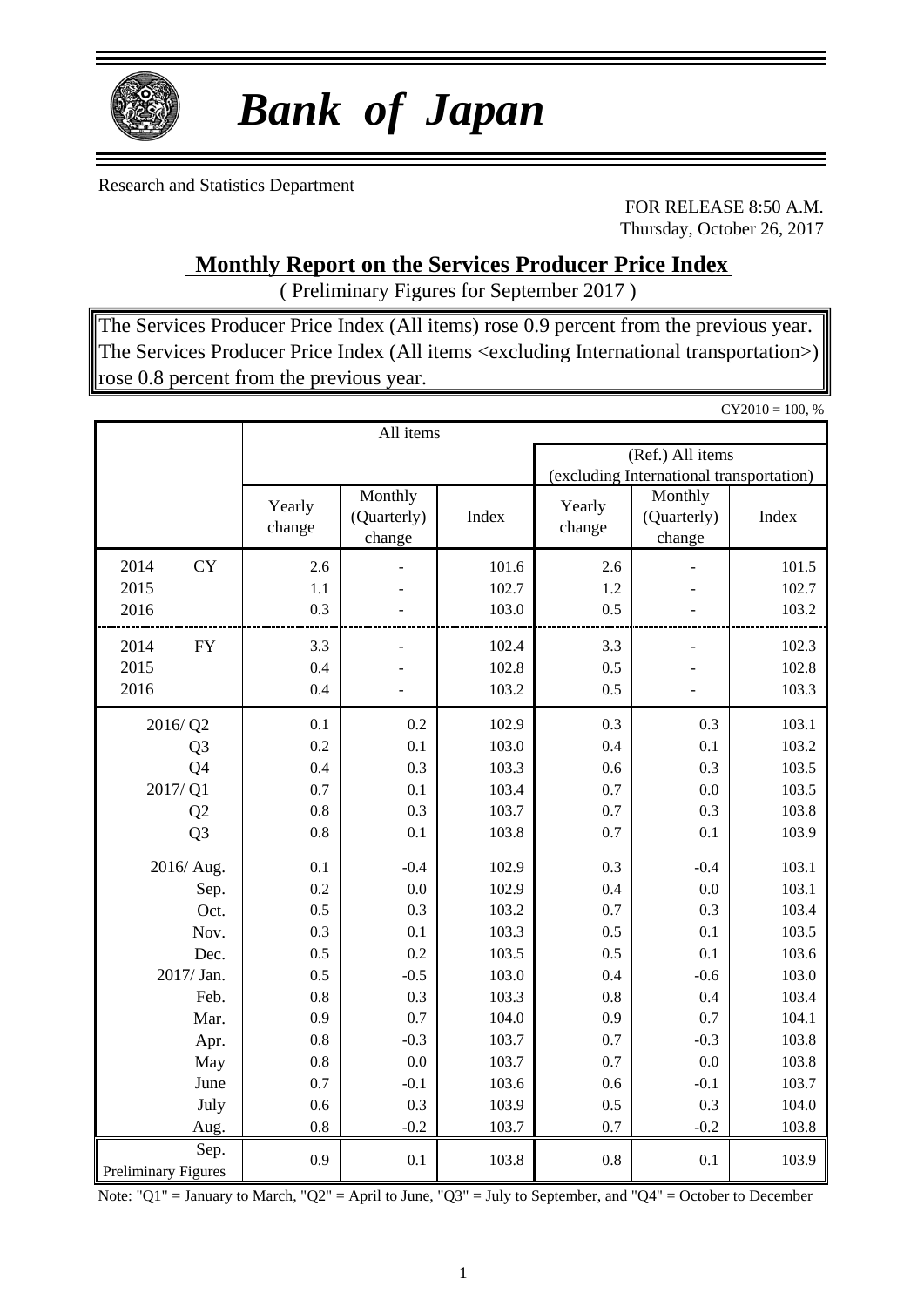(All items and the details contributing to the monthly differences of yearly changes)

| Services Producer Price Index | Yearly change (%) |      | Monthly<br>difference of   |
|-------------------------------|-------------------|------|----------------------------|
|                               | Aug.              | Sep. | yearly changes<br>(%point) |
| All items                     | 0.8               | 0.9  | 0.1                        |

| Major groups · Subgroups |                      |                                      | Yearly change (%)                        |        | Monthly<br>differences of<br>contribution | <b>Items</b>                      |                                               |
|--------------------------|----------------------|--------------------------------------|------------------------------------------|--------|-------------------------------------------|-----------------------------------|-----------------------------------------------|
|                          |                      |                                      |                                          | Aug.   | Sep.                                      | to yearly changes<br>$(\%$ point) |                                               |
|                          | Advertising services |                                      | $-0.8$                                   | 1.0    | 0.12                                      |                                   |                                               |
|                          |                      |                                      | Newspaper advertising                    | $-1.4$ | 3.3                                       | 0.04                              | Newspaper advertising                         |
|                          |                      |                                      | Television advertising                   | $-1.3$ | 0.4                                       | 0.03                              | Television advertising (program sponsorships) |
|                          |                      | up:                                  | Internet advertising                     | $-1.6$ | 1.0                                       | 0.02                              | Internet advertising                          |
|                          |                      |                                      | Magazine advertising                     | $-1.6$ | 4.2                                       | 0.02                              | Magazine advertising                          |
| up:                      |                      | Transportation and postal activities |                                          | 1.4    | 1.6                                       | 0.04                              |                                               |
|                          |                      | up:                                  | Domestic air passenger<br>transportation | $-1.5$ | 0.8                                       | 0.02                              | Domestic air passenger transportation         |
|                          |                      |                                      | Ocean freight transportation             | 14.5   | 16.8                                      | 0.01                              | Ocean tramp steamers*, Ocean tankers*         |
|                          |                      |                                      | Leasing and rental                       | $-0.1$ | 0.5                                       | 0.03                              |                                               |
|                          |                      |                                      | Leasing                                  | $-0.1$ | 0.7                                       | 0.03                              | Industrial machinery leasing                  |
|                          |                      | up:                                  | Rental                                   | $-0.2$ | 0.4                                       | 0.01                              | Temporary material rental                     |

Notes: 1."Monthly differences of yearly changes" is obtained by subtracting yearly changes of last month from those of this month.

2. \* : "International transportation"

See the Notes 1. on page 4.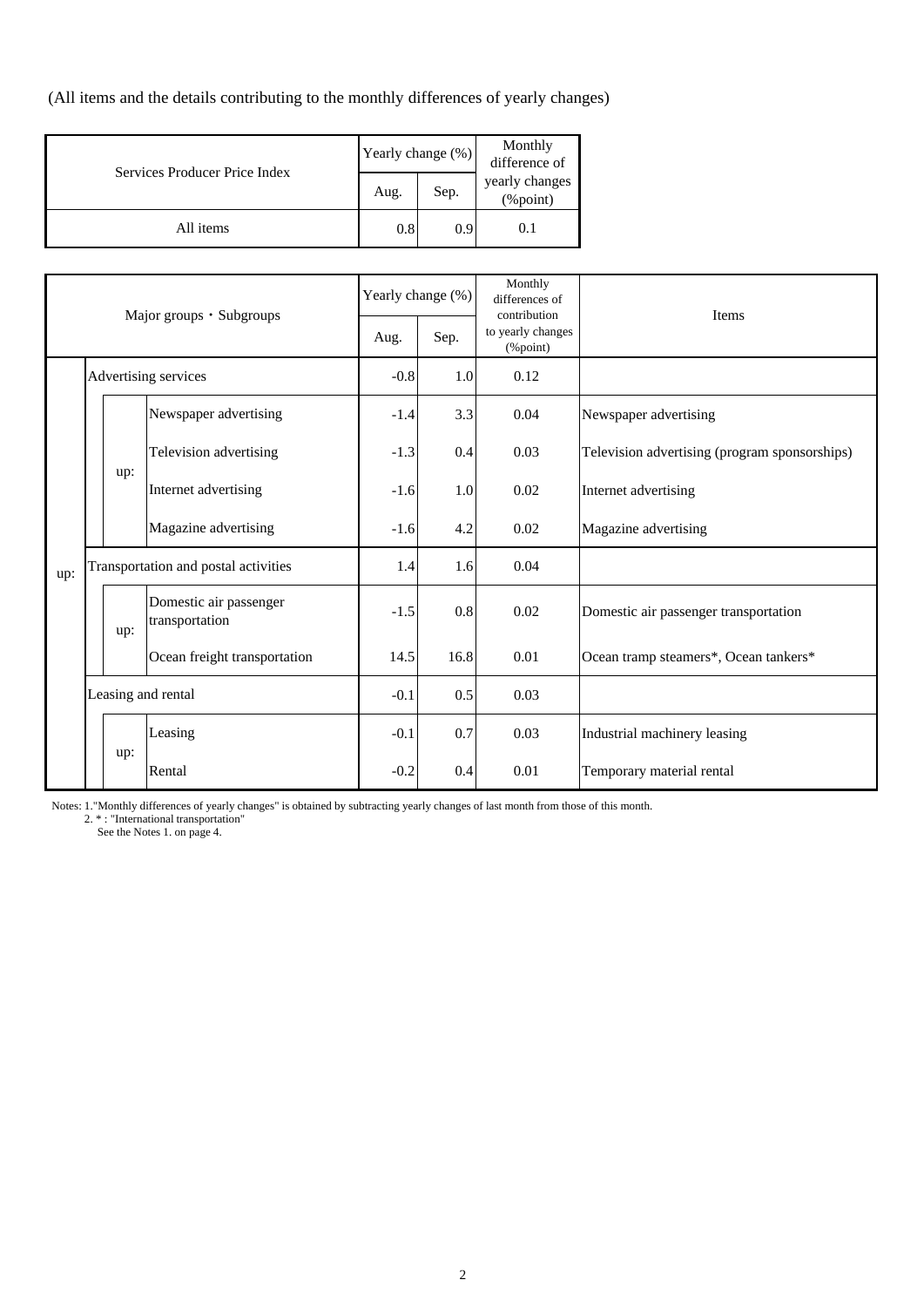### Services Producer Price Index

### ( Preliminary Figures for September 2017 )

( Indexes of Major Groups and Subgroups ) CY2010 = 100, %

|                                                     | Weight  | Index | Previous<br>month                 | Yearly<br>change | Previous<br>month     | Monthly<br>change | Previous<br>month      |
|-----------------------------------------------------|---------|-------|-----------------------------------|------------------|-----------------------|-------------------|------------------------|
| All items                                           | 1,000.0 | 103.8 | 103.7                             | 0.9              | 0.8                   | 0.1               | $-0.2$                 |
| Finance and insurance                               | 44.3    | 104.5 | $r$ 104.6                         | $-0.1$           | 0.1<br>$\mathbf r$    | $-0.1$            | 0.0<br>r               |
| Financial services                                  | 33.0    | 104.0 | $r$ 104.2                         | 0.2              | 0.4<br>$\mathbf{r}$   | $-0.2$            | 0.1<br>$\mathbf{r}$    |
| Property and casualty insurance services            | 11.3    | 105.9 | 105.8                             | $-0.7$           | $-0.8$                | 0.1               | $-0.1$                 |
| Real estate services                                | 72.1    | 99.0  | 99.0                              | 1.4              | 1.4                   | 0.0               | $-0.2$                 |
| Office space rental                                 | 43.8    | 96.3  | 96.0                              | 2.1              | 2.2                   | 0.3               | $-0.2$                 |
| Other space rental                                  | 28.3    | 103.1 | 103.7                             | 0.3              | 0.3                   | $-0.6$            | $-0.1$                 |
| Transportation and postal activities                | 186.7   | 105.1 | 105.7                             | 1.6              | 1.4                   | $-0.6$            | 0.4                    |
| Railroad passenger transportation                   | 19.9    | 102.4 | 103.8                             | 0.0              | 0.0                   | $-1.3$            | 0.7                    |
| Road passenger transportation                       | 10.6    | 108.8 | 108.6                             | 1.5              | 1.1                   | 0.2               | 0.3                    |
| Water passenger transportation                      | 0.4     | 99.0  | 99.0                              | 1.2              | 1.2                   | 0.0               | $0.0\,$                |
| International air passenger transportation          | 1.8     | 99.5  | 108.1                             | 1.9              | 0.3                   | $-8.0$            | 7.3                    |
| Domestic air passenger transportation               | 5.9     | 104.4 | r 120.7                           | 0.8              | $-1.5$                | $-13.5$           | 5.4<br>$\mathbf{r}$    |
| Railroad freight transportation                     | 0.9     | 104.3 | 104.9                             | $-0.9$           | 2.2                   | $-0.6$            | $\overline{1.5}$       |
| Road freight transportation                         | 76.2    | 106.8 | 106.9                             | 0.7              | 0.7                   | $-0.1$            | 0.3                    |
| Ocean freight transportation                        | 6.7     | 93.2  | 90.2<br>$\mathbf{r}$              | 16.8             | 14.5<br>$\mathbf r$   | 3.3               | $-1.2$<br>$\mathbf r$  |
| Coastal and inland water freight transportation     | 5.3     | 103.4 | r 103.5                           | 5.9              | 6.0<br>$\mathbf{r}$   | $-0.1$            | $-0.3$<br>$\mathbf{r}$ |
| Marine cargo handling                               | 8.6     | 98.2  | 98.2                              | 0.0              | 0.0                   | 0.0               | $0.0\,$                |
| International air freight transportation            | 1.0     | 93.7  | 93.2                              | 11.2             | 12.4                  | 0.5               | 0.9                    |
| Domestic air freight transportation                 | 0.5     | 101.8 | 100.7                             | 1.5              | 0.6                   | 1.1               | $0.5\,$                |
| Warehousing and storage                             | 15.0    | 101.3 | 101.3                             | 0.1              | 0.1                   | 0.0               | 0.0                    |
| Packing for freight                                 | 8.0     | 100.5 | 100.5                             | 0.0              | 0.0                   | 0.0               | $0.0\,$                |
| Toll roads                                          | 10.3    | 115.2 | 115.2                             | 2.3              | 2.3                   | 0.0               | $0.0\,$                |
| Services relating to water transport                | 0.3     | 98.7  | 98.7                              | 0.4              | 0.4                   | 0.0               | 0.0                    |
| Airport & air traffic control and services relating |         |       |                                   |                  |                       |                   |                        |
| to air transport                                    | 4.5     | 103.0 | 103.0                             | 0.2              | 0.2                   | 0.0               | 0.0                    |
| Postal activities                                   | 10.8    | 110.0 | 110.0                             | 5.9              | 5.9                   | 0.0               | 0.0                    |
| Information and communications                      | 237.8   | 100.5 | $r$ 100.4                         | 0.2              | $\mathbf{r}$<br>0.2   | 0.1               | r<br>0.0               |
| Fixed telecommunications services                   | 33.3    | 101.5 | $101.\overline{5}$                | $-0.1$           | $-0.3$                | 0.0               | $0.0\,$                |
| Mobile telecommunications services                  | 17.9    | 83.9  | 83.9                              | 0.0              | 0.0                   | 0.0               | 0.0                    |
| Access charges                                      | 6.0     | 74.4  | 74.4                              | 1.6              | 1.6                   | 0.0               | 0.0                    |
| Broadcasting services                               | 3.3     | 100.0 | 100.0                             | 0.0              | 0.0                   | 0.0               | 0.0                    |
| Software development                                | 79.8    |       | $105.2$ r $104.8$                 | $1.1 \mid r$     | $\overline{0.9}$      | 0.4               | 0.1                    |
| Other information services                          | 70.5    | 99.7  | 99.7                              | 0.0              | $0.0\,$               | 0.0               | $0.0\,$                |
| Internet based services                             | 9.2     | 101.3 | $r$ 101.6                         | $-4.3$           | $-4.0$<br>$\mathbf r$ | $-0.3$            | $-0.6$<br>l r          |
| Newspapers                                          | 4.9     | 103.7 | 103.7                             | 0.0              | $0.0\,$               | 0.0               | 0.0                    |
| Publishing                                          | 12.9    | 106.4 | 106.4                             | $0.0\,$          | $0.0\,$               | 0.0               | $0.0\,$                |
| Leasing and rental                                  | 60.7    | 94.8  | $\overline{9}4.6$<br>$\mathbf{r}$ | 0.5              | $-0.1$<br>$\mathbf r$ | 0.2 r             | $-0.1$                 |
| Leasing                                             | 48.7    | 91.4  | 91.2                              | 0.7              | $-0.1$                | 0.2               | $-0.1$                 |
| Rental                                              | 12.0    | 108.6 | 108.5                             | 0.4              | $-0.2$                | 0.1               | $-0.1$                 |
| Advertising services                                | 63.4    | 106.4 | 101.1                             | 1.0              | $-0.8$                | 5.2               | $-4.7$                 |
| Television advertising                              | 20.2    | 113.0 | 101.8                             | 0.4              | $-1.3$                | 11.0              | $-8.0$                 |
| Newspaper advertising                               | 8.7     | 96.2  | 87.5                              | 3.3              | $-1.4$                | 9.9               | $-13.3$                |
| Magazine advertising                                | 3.9     | 89.1  | 86.1                              | 4.2              | $-1.6$                | 3.5               | $-1.6$                 |
| Leaflet advertising                                 | 7.2     | 103.1 | 103.1                             | $0.0\,$          | $0.0\,$               | 0.0               | $0.0\,$                |
| Internet advertising                                | 6.8     | 116.7 | 116.2                             | 1.0              | $-1.6$                | 0.4               | 0.3                    |
| Other advertising services                          | 16.6    | 105.0 | 104.0                             | 0.9              | 0.3                   | $1.0\,$           | $-1.0$                 |

Note: r: revised figures (Continued on the following page)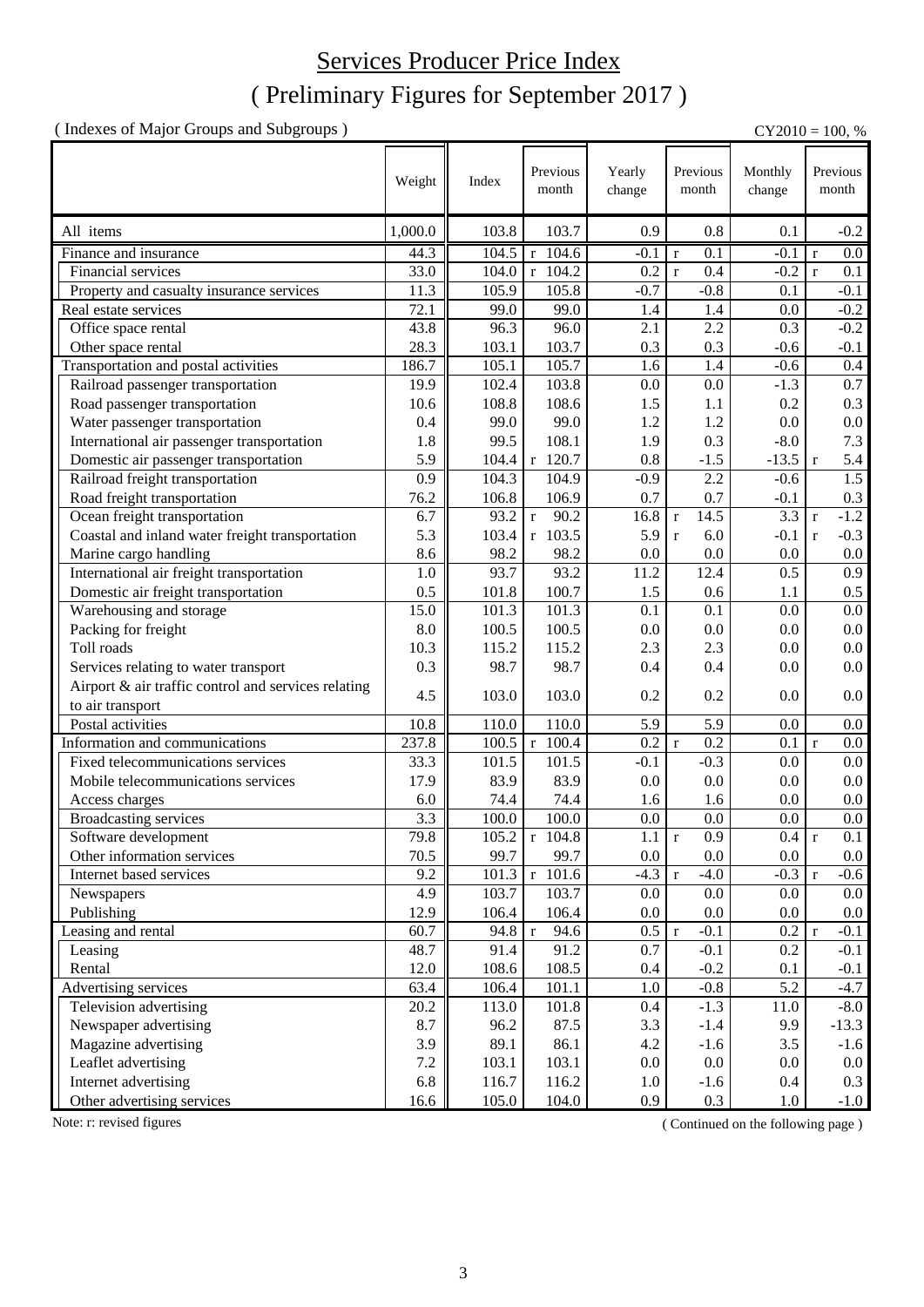#### ( Indexes of Major Groups and Subgroups ) CY2010 = 100, %

|                                                         | Weight | Index | Previous<br>month | Yearly<br>change | Previous<br>month   | Monthly<br>change | Previous<br>month   |
|---------------------------------------------------------|--------|-------|-------------------|------------------|---------------------|-------------------|---------------------|
| Other services                                          | 335.0  | 107.6 | 107.9             | 1.1              | 1.1                 | $-0.3$            | 0.2                 |
| Sewage disposal                                         | 7.4    | 104.2 | 104.2             | 0.0              | 0.0                 | 0.0               | 0.0 <sub>1</sub>    |
| Waste disposal                                          | 18.4   | 114.5 | 114.5             | 0.2              | 0.2                 | 0.0               | $0.0\,$             |
| Motor vehicle repair and maintenance                    | 25.5   | 104.7 | 104.7             | 0.1              | 0.1                 | 0.0               | $0.0\,$             |
| Machinery repair and maintenance                        | 38.3   | 104.2 | 104.2             | 0.5              | 0.5                 | 0.0               | $0.0\,$             |
| Legal and accounting services                           | 43.7   | 101.2 | 101.2             | 0.1              | 0.1                 | 0.0               | 0.0 <sub>1</sub>    |
| Other professional services                             | 3.0    | 104.0 | 104.0             | 0.9              | 0.9                 | 0.0               | $0.0\,$             |
| Civil engineering and architectural services            | 27.6   | 125.9 | $r$ 125.8         | 4.9              | 4.7<br>$\mathbf{r}$ | 0.1               | 0.3<br>$\mathbf{r}$ |
| Plant engineering                                       | 19.2   | 107.1 | 107.1             | 0.9              | 0.9                 | 0.0               | $0.0\,$             |
| Other technical services                                | 12.6   | 99.0  | 99.0              | $-0.1$           | $0.0\,$             | 0.0               | $0.0\,$             |
| <b>Employment services</b>                              | 3.1    | 122.2 | 122.3             | 2.3              | 2.9                 | $-0.1$            | 0.5                 |
| Temporary employment agency services                    | 46.9   | 108.1 | $r$ 108.1         | 1.6              | 1.8<br>$\mathbf{r}$ | $0.0\,$           | $0.0\,$<br>l r      |
| Training and development services                       | 3.0    | 107.2 | 107.2             | 0.0              | 0.0                 | 0.0               | 0.0 <sub>1</sub>    |
| Building maintenance                                    | 35.9   | 99.0  | 99.0              | 0.4              | 0.4                 | 0.0               | $0.0\,$             |
| Security services                                       | 14.9   | 107.0 | 107.0             | 3.1              | 3.1                 | 0.0               | $0.0\,$             |
| Telemarketing                                           | 5.2    | 102.9 | 102.9             | 0.7              | 0.7                 | 0.0               | $0.0\,$             |
| Hotels                                                  | 13.9   | 133.5 | $r$ 141.1         | 1.1              | 1.3<br>$\mathbf{r}$ | $-5.4$            | 3.6<br>$\mathbf{r}$ |
| Meal services for schools, hospitals, and nursing homes | 8.0    | 104.8 | 104.6             | 2.0              | 1.9                 | 0.2               | $0.0\,$             |
| Laundry services                                        | 8.4    | 102.5 | 102.5             | 0.1              | 0.1                 | 0.0               | $0.0\,$             |

Note: r: revised figures

#### ( References and Reference Indexes ) CY2010 = 100, %

|                                                                                  | Weight | Index | Previous<br>month | Yearly<br>change | Previous<br>month | Monthly<br>change | Previous<br>month |
|----------------------------------------------------------------------------------|--------|-------|-------------------|------------------|-------------------|-------------------|-------------------|
| All items (excluding International transportation)                               | 989.9  | 103.9 | 103.8             | 0.8              | 0.7               | 0.1               | $-0.2$            |
| Transportation and postal activities<br>(excluding International transportation) | 176.6  | 105.6 | 106.3             | 1.1              | 0.9               | $-0.7$            | 0.4               |
| International transportation                                                     | 10.1   | 95.0  | 94.6              | 11.9             | 10.1              | 0.4               | 0.7               |
| Services Import Price Index                                                      |        |       |                   |                  |                   |                   |                   |
| Ocean freight transportation (Yen basis)                                         |        | 83.4  | 74.9              | 40.2             | 28.9              | 11.3              | 3.9               |
| Oceangoing ship chartering services (Yen basis)                                  |        | 88.5  | 87.0              | 19.0             | 17.4              | 1.7               | $-1.1$            |

Notes: 1. "International transportation" consists of the following 8 items:

"International air passenger transportation (to/from North America),"

"International air passenger transportation (to/from Europe),"

"International air passenger transportation (to/from Asia)," "Ocean liners," "Ocean tramp steamers," "Ocean tankers,"

"International air freight transportation," and "International mail services."

2. r: revised figures

#### (Developments in Price Index)